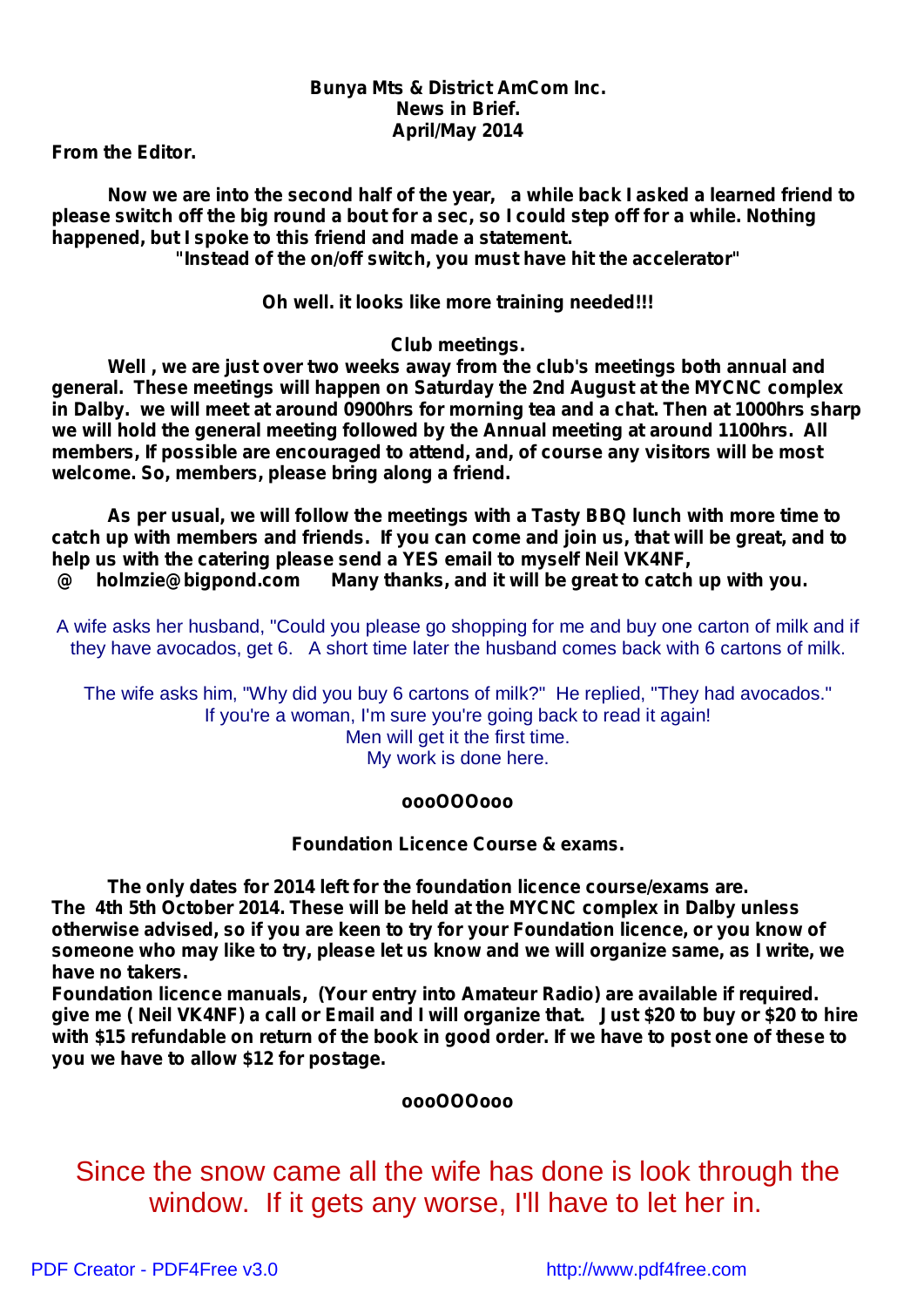#### *International Lighthouse activation weekend*

*Yes another interesting activity happening with the club this year. on the weekend of the 15th 16th 17th August this year we will activate the Caloundra lighthouse for the international lighthouse & lightship weekend. At this stage this activity will operate under the callsign of VK4TH, but this may change depending on how many interested participants join in. So if you are interested please contact Andy VK4TH on Email hawat1@yahoo.com, or contact the club and we can direct your interest.*

> Your Job won't take care of you when you are sick. But your friends and parents will. Stay in touch.

#### **SOME NEWS RE CLUB REPEATERS.**

*In order to keep our repeater installation separate from the other services on Mt Kiangarow, we are in the process of establishing our own independent power supply. On Saturday we installed two X 160 watt solar panels and a solar regulator. This gear was connected to the two x 6volt 200amphour batteries that we will be using.*

*very shortly, our equipment will be connected to this power supply and the UHF repeater on 438.7mhz will be reinstalled. Please stay tuned for further upgrades.*



*The two lower solar panels installed at the Mt Kiangarow repeater site. allowing room for 4 more.*

*oooOOOooo*

*.*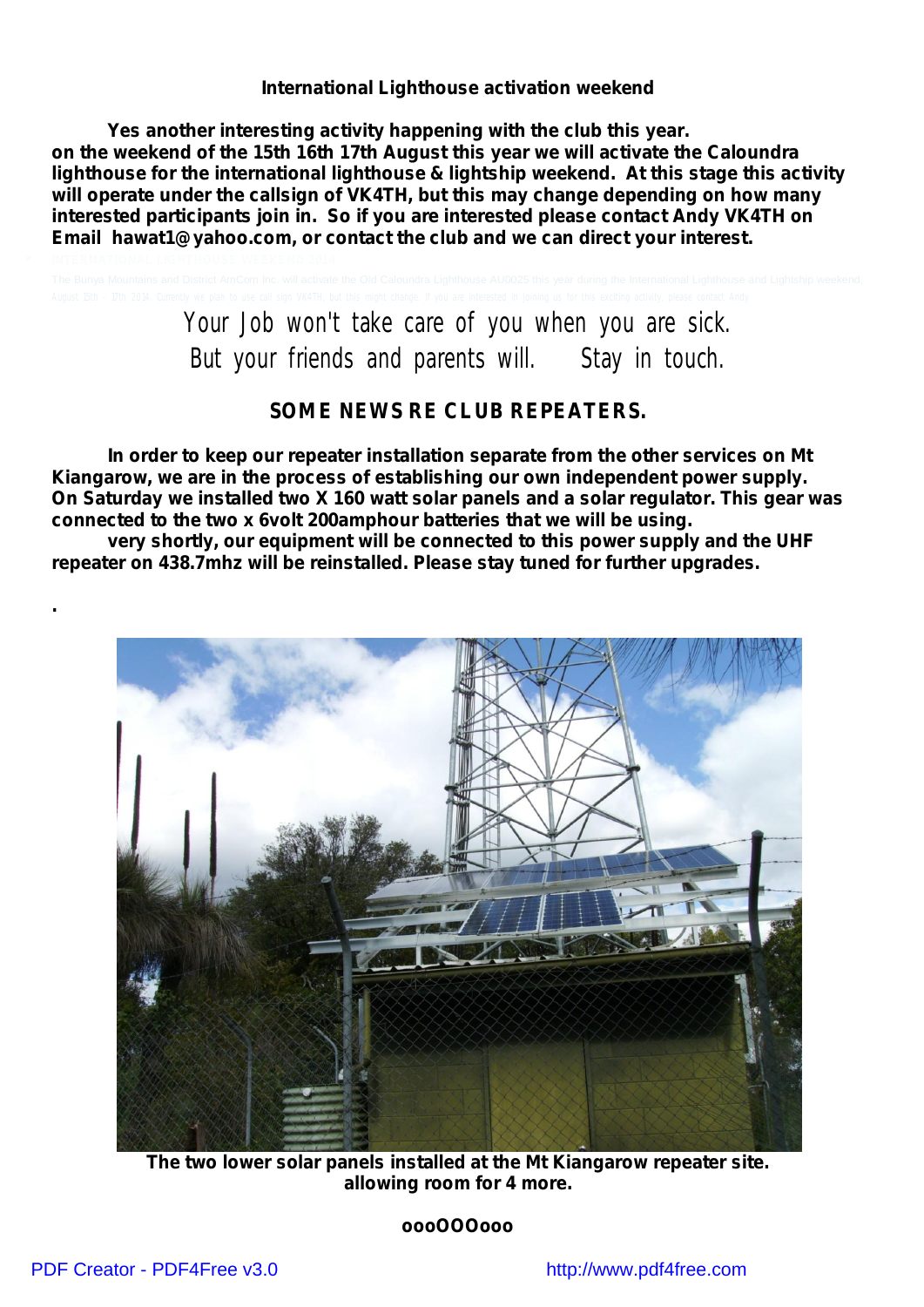# *.* More Exam Questions.

- *1. the sensitivity of a radio receiver would be measured in A. milivolts. B. volts. C. Kilovolts D. Microvolts.*
- *2. what voltage would you set a solar charge regulator cut off, to maintain a 12 volt battery at relatively full charge, while ensuring the battery is not over charged.*

*A. 12 volts. B. 16volts. C. 14volts. D. 11volts*

*Answers at the end of the rag. DON"T CHEAT!!!*



*Noel's new Email address. vk4nlnoel@gmail.com Noelie, might have to get you to send me an updated header. ED.*

**CALENDAR FOR NOEL'S NUTTY CAMPERS AND INTER CLUB CAMPING EVENTS - 2014**

OCTOBER 2014 - 24<sup>th</sup>,25<sup>th</sup>, 26<sup>th</sup> Lake Monduran near Gin Gin Dog friendly - YES https:/[/www.lakem.com.](http://www.lakem.com.)

**Can you please mark off this date in your dairies; further information will be sent as each event gets closer. Regards NN (Nutty Noel**

**March/April 2015 annual camp at Kirkleigh Somerset dam**

**Due to some problems that were incurred at the 2014 camp, this annual event is under review, hopefully more info will be available after the general meeting in two weeks time. please watch this space for further developments. any questions, contact the club.**

# *John Moyle Field Day*

*Some of our members are keen to see this event happen again in 2015 when we plan to team up again with the Darling Downs Club for the weekend. please stay tuned for more* info on where this will take place as well as other details, I am sure that those who took part *have many ideas on how to streamline operations thus making things happen smoothly and making this an enjoyable weekend,*

# *oooOOOooo*

If a relationship has to be a secret, You shouldn't be in it.

[PDF Creator - PDF4Free v3.0 http://www.pdf4free.com](http://www.pdfpdf.com/0.htm)

**.**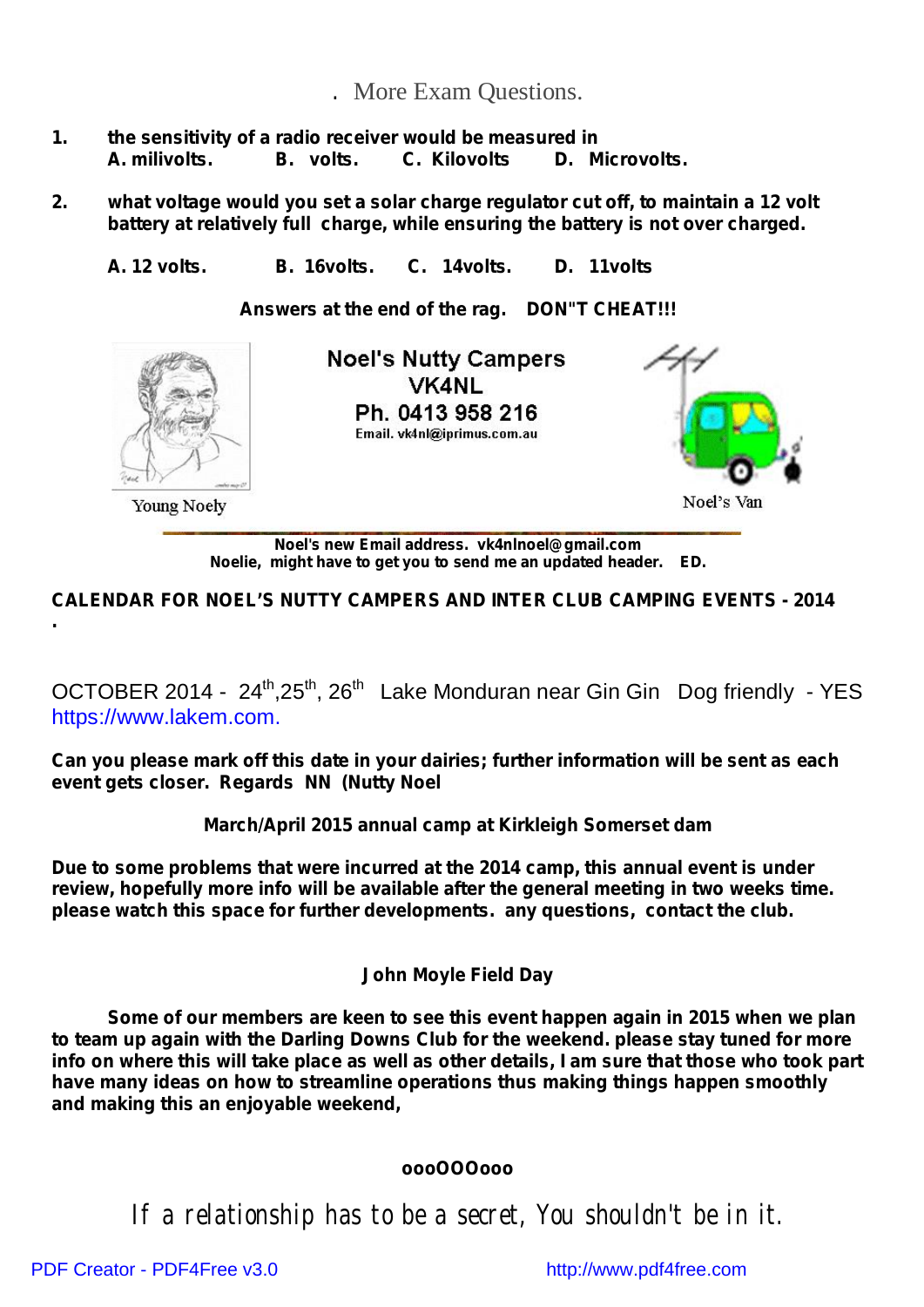#### *Club Netts*

## **Bunya Mts & District AmCom Inc.**

*Each Sunday evening at 1930hrs we run an 80mt nett on 3.650 MHz.* If you have some time to spare on a Sunday evening, please call in and say hi, and join in the different topics of discussion that arise from time to time. It is great to have our regulars on this *nett, but there are quite a few missing, So, the question. Where are you all.???*

*An update on the IRLP & ECHOLINK Nodes. Bunya Mts & District AmCom Inc*

**irlp node 6983 Echo link node now operating on VK4RET 2mt repeater and the reflectors are now able to be used. The WIA news is now being broadcast on this repeater, and the auto call-backs are also up and running, please be encouraged to drop your call sign in. Thanks to all. Rick Lammas VK4NRL.**

## Don't forget the running of these facilities has a cost, so if you would like to assist with a *donation, that will be most helpful and appreciated.*

## *oooOOOooo*

The Efficiencies, or rather the inefficiencies of Lead acid batteries and solar panels.

Hi again folks, well it looks like we are to look at battery chargers this round, so we will see how *we go.*

*chargers come in many and varied devices, but first we will deal with the basic unregulated non automatic device. These basically consist of a transformer, a full wave rectifier, an on off switch, a high tension fuse, maybe an amp meter, probably a power led indicator.*

*the transformer is energized from the 240volt mains through the primary winding of the transformer, then the secondary winding produces low voltage AC volts, that is fed to the rectifier* to convert the AC to DC volts. this unfiltered, un regulated voltage can range from 16 to 24 volts *depending on the turns ratio of the transformer. The charge current is basically dependent on the size and wattage of the transformer, and the condition of the battery being charged. these* chargers not regulated at all can and will over charge the battery if left on charge too long, you can *of course check and monitor the battery voltage so that you know when to switch off the charger.* These, as with any other mains charger are very inefficient due to the fact that you have to apply *energy to the transformer primary winding in order to ( by simple Induction) produce energy in the secondary winding. generally the efficiency comes in at around 65 to70% imagine your bank account operating like this..*

*Now a days most battery chargers are automatic. IE. they have a voltage sensing or monitoring circuit that will either slow down gradually or simply switch off the charge current, and usually continues to pulse the battery to maintain the charge,*

*remember we said earlier that due to battery inefficiencies, they will not maintain full charge just sitting. Also these days we have smart chargers, multi stage chargers, etc, some with Battery reconditioning modes and some specifically to charge and care for the different types of batteries. also many chargers are what we call switch mode chargers, these don't use a transformer, but use other circuitry to convert the mains power to DC to charge the battery. I need to do some homework on the efficiency of these types of chargers, but they are much lighter in weight and should be more efficient than the Linear, or transformer type.*

# *That will do for this round, Catch you next round. Neil VK4NF.*

**oooOOOooo**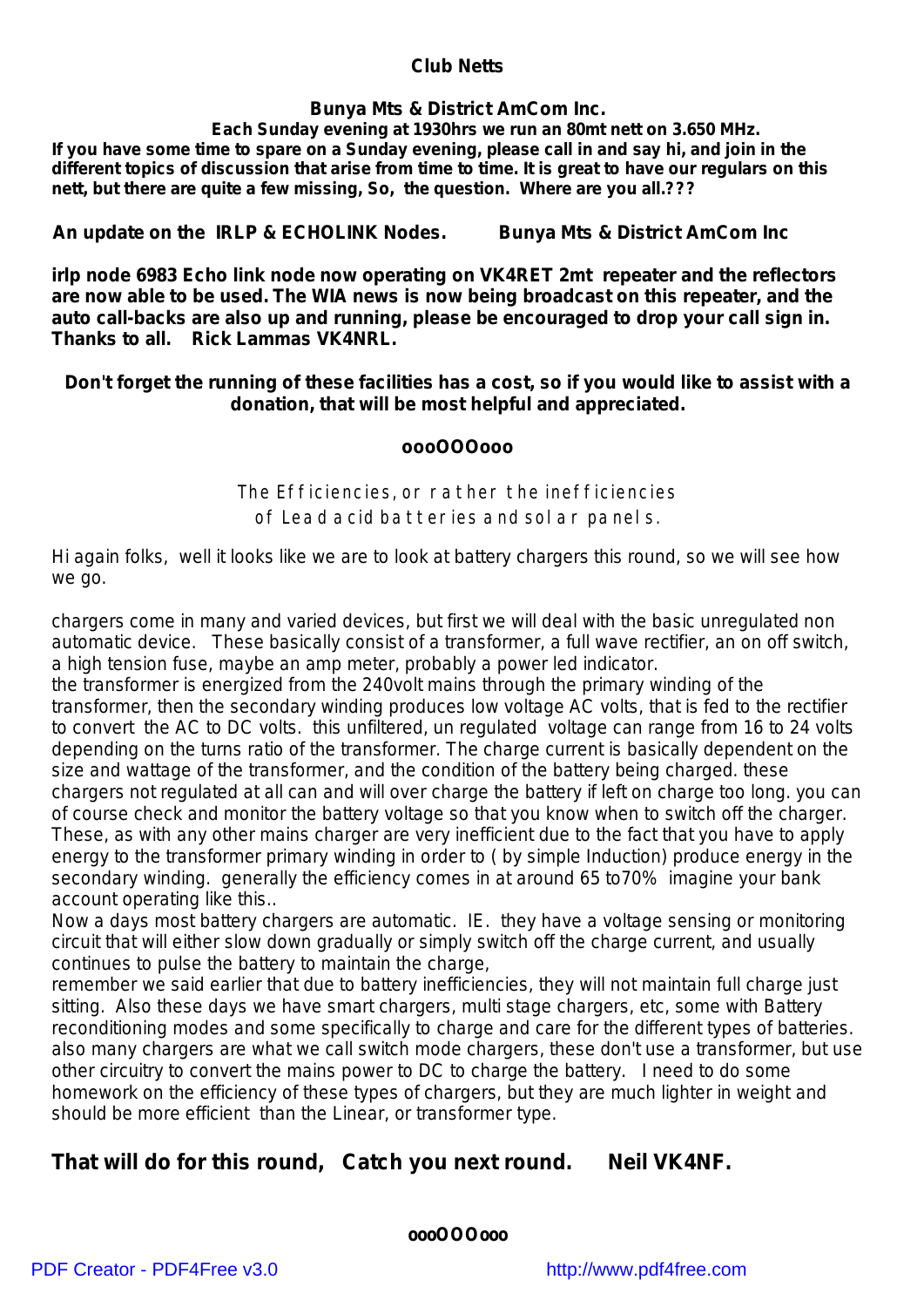#### *Darling Downs Radio Club netts.*

**The club conducts two nets on a committed and regular basis.**

**1. A 2m net is conducted each Sunday morning at 10am after the news broadcast**

. At 9:00am the WIA News re-broadcast following which a call-back which the node automatically records and sends to the WIA. Then, at 10:00am, Please note: The IRLP and Echolink facilities will be shut down from 9:00am to the end of the WIA news and call-back, after which the IRLP and Echolink will be enabled. However, if you wish to join the 10:00am net, you can call in on IRLP or EchoLink approximately 8 minutes before **10:00am, and join us on the net.**

2. Each Saturday evening there is an 80m net on 3.587 MHz (+ or - QRM) commencing at 7:30pm and is **hosted by Theo Moller (VK4ESK). This net is also well attended by both local and interstate amateurs. The Club has two repeaters, VHF and UHF, co-sited, and both employing the call sign vk4rdd. The 2m repeater transmits on 146.750 MHz with standard 600 kHz offset.** IRLP is available on the 2m repeater. Node number is 6958. Connect: Use DTMF for the node number you **require. Disconnect: Use DTMF "73" EchoLink is also available on the 2m repeater. Node number is 69580 Connect: Use DTMF "star" and then the node number required. Disconnect: Use DTMF "73" only. [NB: No "star" required**

**The Committee for the 2013 - 2014 period is: President - David Curry - VK4SP Vice-President - Bill Main - VK4ZD Treasurer - Kevin Crandell - VK4VKX Secretary - Terry Walters - VK4KTP Steering Committee: Dougal Johnston - VK4EKA George Ferguson - VK4GSF Rod Webb - VK4ZJ Wayne Richter - VK4ARW Repeater Committee: John Mondientz Terry Walters Rod Webb Wayne Richter**

**PO Box 3257 Village Fair Toowoomba 4350 Secretary: Terry Walters VK4KTP. Web page: <http://www.ddrci.webs.com> The club meets the second and fourth Mondays of each month The Club meets at the Drayton Bowling Club, 44 Gipps street, Drayton. All meetings start at 7:00pm sharp. The second Monday is always a Management committee meeting, and is held each month. The fourth Monday is usually a social and technical evening, with 2 exceptions: 1. In July this Monday is the Annual General Meeting of the club 2. In December there is no meeting on the fourth Monday.**

A good way to support any of your radio clubs and its assets activities and projects is to become a financial member. To find out how to do this, and obtain an application form. Please make contact with your club via *any of the avenues below.*

Some folks do not wish to be members of a club, and that is quite understandable. Given this, the best way *to support you club is to make a financial donation. many thanks..*

# **Bunya Mts & District AmCom Inc.**

**Meets on the first Saturday in February, May, August & November. @ the MYCNC complex in Dalby, or at other venues decided @ previous meetings. Postal address 15 Bunya Street Dalby Old 4405.**

| <b>Postal Address</b> | President:--------------Rick Lloyd Jones VK4FRLJ Ph 0457 349 920                                    |                                           |
|-----------------------|-----------------------------------------------------------------------------------------------------|-------------------------------------------|
| 15 Bunya Street       | Vice President:------Richard Lammas VK4NRL Ph 0429 726 833                                          |                                           |
| Dalby 4405            | Secretary: --------------- Neil Holmes                                                              | VK4NF Ph 07 4662 4950)                    |
| Email.                | Treasurer: --------------Neil Holmes                                                                | VK4NF Ph 07 4662 4950 ) Mob 0488 687 649. |
| vk4bad@wia.org.au     | Repeaters; - VHF 146.675. UHF 438.7 Co sited on the Bunya Mts.                                      |                                           |
|                       | bunyaamcom.org.au VHF 147/250mhz. + offset. Karingal hill. UHF CH 7 CB Repeater. currently off air. |                                           |

*The club's 2mt repeater on 146.675mhz on Mt Kiangarow, now requires a 91.5hz access tone, this was required to stop some interference. don't forget the APRS repeater operating on the Bunyas VK4RET-3 on 145.175mhz. please make use of this and let us have feedback on how it goes.*

The UHF repeater will be back on air very soon, currently we are sorting out the power supplies on the *mountain, soon the club will have its own independent power supply, stay tuned for more.*